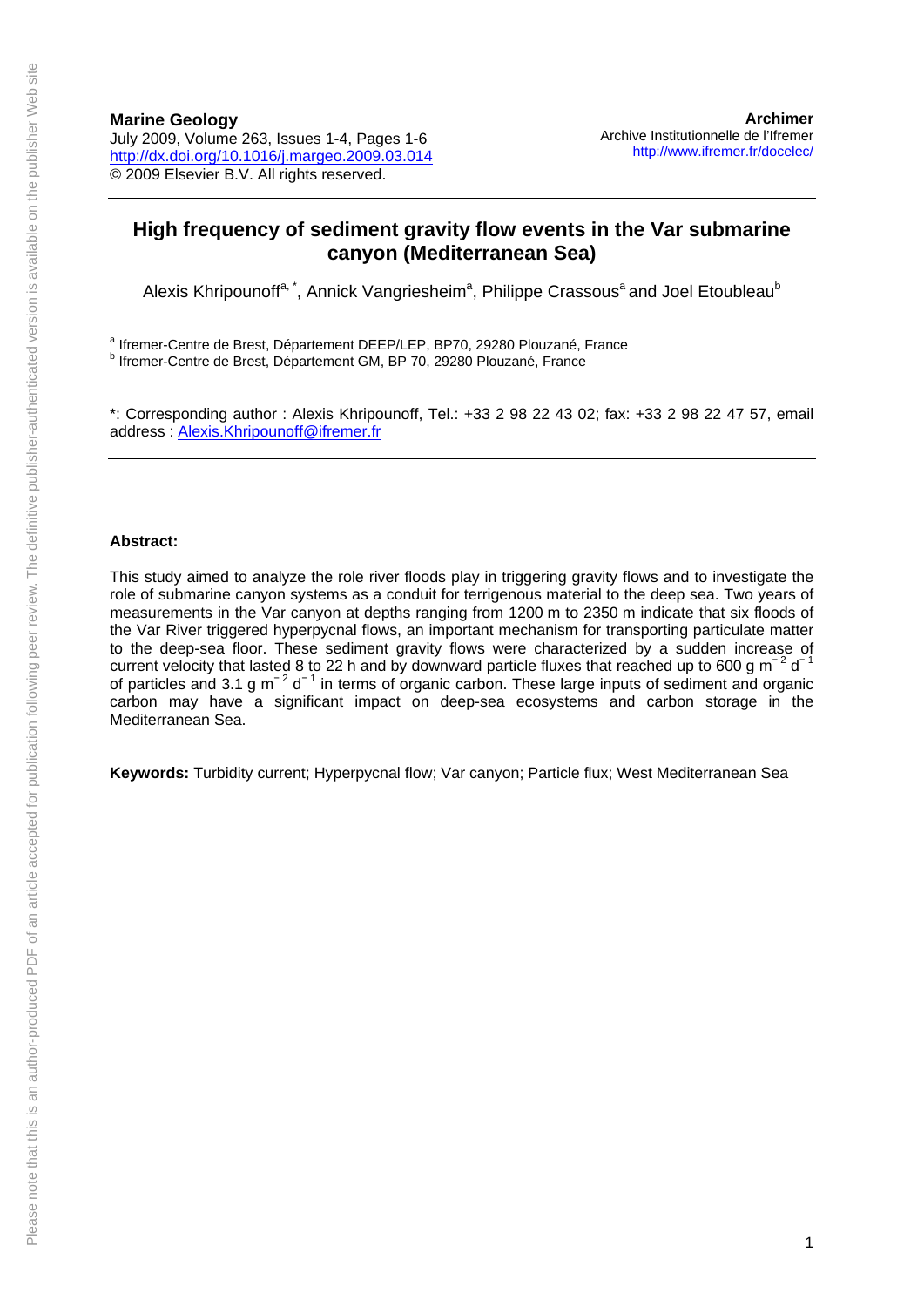# **1. Introduction**

Submarine canyons are geological structures which cross continental slopes, stretching from the coast to the deep sea. They can be active and dynamic conduits for material transport and supply of organic matter to the deep sea (Canals et al., 2006). The processes that trigger sediment transport and the characteristics of particle fluxes have great implications for the carbon budget of ocean. Submarine canyons can be divided into two major groups based on their connection with the river mouth: (1) the head of the canyon is located in the immediate vicinity of the river (for example, the Congo canyon or the Var canyon in this study) or (2) the canyon is separated from the river mouth by the continental shelf (such as the Amazon canyon or the canyons in the Gulf of Lions). For the first type, the river is the main trigger of the gravity flow in the canyon (Martin et al., 2006; Puig et al., 2003; Xu et al., 2004, Palanques et al, 2005). For the second type, which represents the majority of submarine canyons, the adjacent shelf facilitates the supply and transport of sediment through hydrodynamic processes primarily related to atmospheric events (cascading) (Canals et al., 2006; Palanques et al., 2005, Palanques et al., 2006a). In several canyons, violent turbidity currents have been observed, either directly through *in situ* measurements (damage of scientific equipment: Khripounoff et al., 2003; Paull et al., 2003) or indirectly through historical events (submarine cable breaks: Gennesseaux et al., 1980; Heezen et al., 1964). Unfortunately, observations in canyons and other similar environments are generally limited to an isolated event at a single site. Few studies have taken simultaneous measurements along the canyon to study the frequency and intensity of gravity flow transport (de Stigter et al., 2007), which can be triggered by natural processes or by anthropogenic activities (Palanques et al., 2006b).

One goal of our work in the European HERMES program (Hotspot Ecosystem Research on the Margins of European Seas) is to identify the mechanism of material transport and deposition in a submarine canyon that receives large quantities of terrigenous input from the continent through river floods. The location of this study is the Var submarine canyon in the western Mediterranean Sea. It is directly connected to the mouth of the Var River and river-induced gravity flow activities (Gennesseaux et al., 1971). Major flooding events of the river may be responsible for frequent density (hyperpycnal) flows. The aim of our study was to address several issues: the influence of the Var River floods as the trigger mechanism of material transport, the short-term variability and the extent of this transport.

# **2. Regional setting**

The continental slope is narrow along the French Riviera and virtually absent off Nice. This area comprises two major submarine canyons (Var canyon and Paillon canyon) which coalesce at a depth of 1850 m depth (Fig. 1). The largest canyon, the Var canyon, begins directly at the mouth of the Var River and extends about 100 km into the Ligurian abyssal plain down to 2600 m depth. The complete Var deep-sea fan has been described by Piper and Savoye (1993) and Klaucke et al. (2000). Most terrigenous material enters the submarine canyon via the Var River (120 km long) that has a drainage basin of about 2800 km<sup>2</sup> and a pronounced seasonal regime with important flash floods in autumn and spring. This river crosses soils dominated by marls and silts. Heavy rainfall triggers the transport of terrigenous material which is injected directly into the Var canyon head.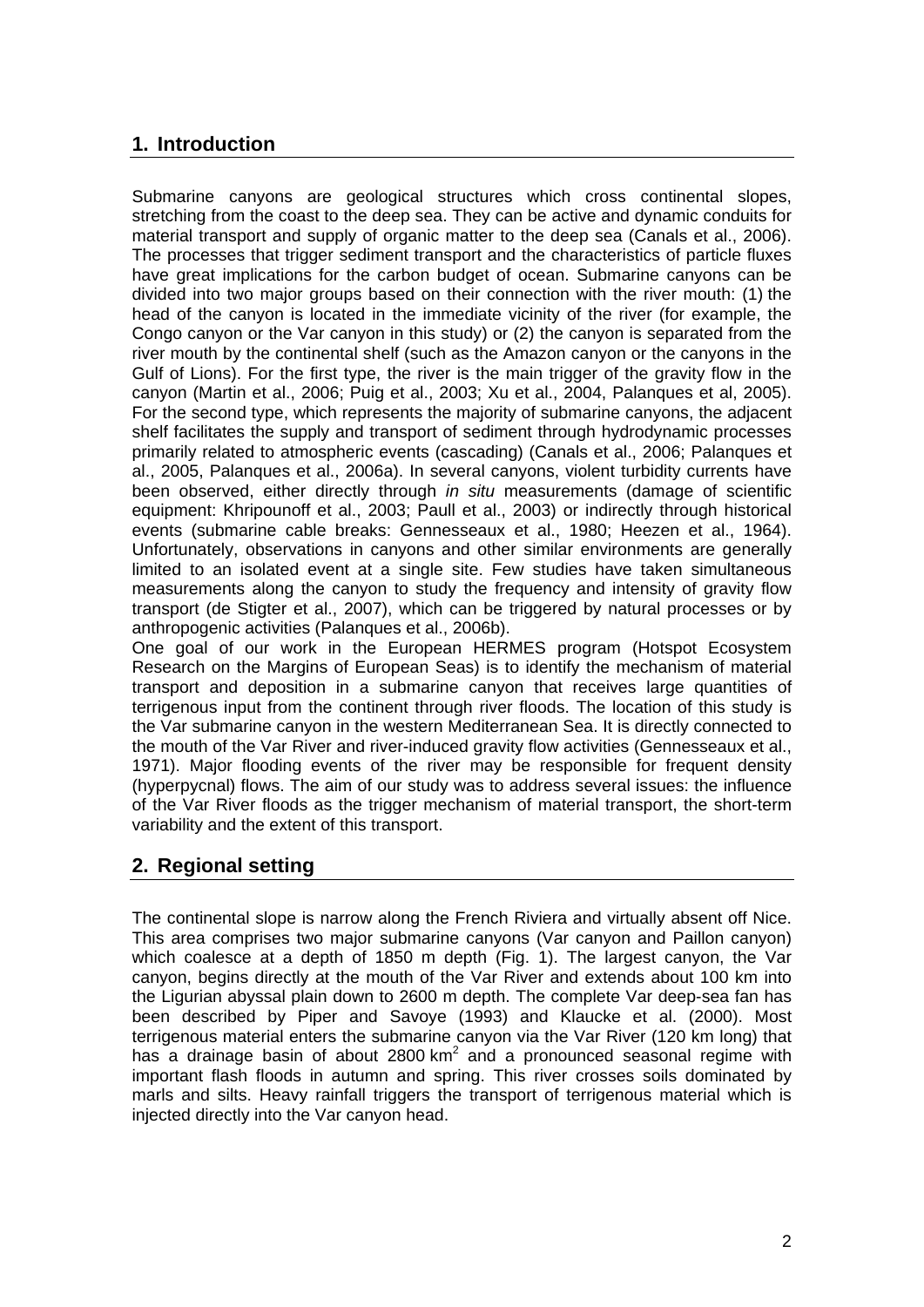## **3. Materials and methods**

#### **Sampling locations**

Six stations were chosen along the axis of the Var canyon (Fig.1). Two stations were located at 1200 m depth, one in the Var canyon (VV) and one in the Paillon canyon (VP). One station (VA) was positioned at the confluent of these two canyons at 1850 m. The VB station was chosen in the channel thalweg at 2200 m depth and the VC station (1920 m depth) on the levee near VB. The most seaward station VD was located at the end of the Var channel.

#### **Flow of Var River**

A time series of the daily flow of Var River waters was determined (Fig.2) from the Nice gauging station (Banque nationale de données pour l'hydrométrie et l'hydrologie, HYDRO: http://www.hydro.eaufrance.fr) located 500 m upstream from the river mouth. A second gauging station was also analyzed at 35 km upstream from Nice on the Esteron River, a tributary of the Var River. Comparison of flow at these two stations indicated the type of flood observed at Nice, whether due to localized, scattered storms or heavy regional rainfall.

#### **Description of moorings**

Seven cruises were undertaken to recover, to repackage and to redeploy each mooring every six months for two years from October 2005 to March 2008. During this period, six moorings with sediment traps and current meters were deployed on each station along the axis of the Var canyon at water depths ranging from 1200 m to 2300 m. In general, each mooring deployed for this study was composed of one Technicap sediment trap attached at 20 m above the bottom (a.b.) and a current meter RCM 8 (Aanderra) 10 m above the trap (except at VP where the moorings were not equipped with a current meter).

#### **Sampling**

Current speed and direction, as well as temperature and pressure, were recorded every 30 minutes with the RCM8 Aanderaa current meter. All the current, temperature and pressure sensors were calibrated before and after the experiment at the Ifremer-Brest calibration laboratory.

Settling particles were collected using two different sediment traps. The first type of trap was a cone-shaped trap (PPS5, Technicap®) with sampling aperture of 1 m<sup>2</sup>. It was covered with a honeycomb baffle with 10 cm deep cells, each 1 cm in diameter, and it was equipped with 24 collection bottles. The sampling interval was 9 days. Because this large trap was fragile, it was deployed only at stations that were not likely to directly encounter gravity flows (stations VB, VC and VD). The second model was cylindrical trap (PPS3, Technicap®) with a sampling aperture of 0.05  $m^2$ . Like the large trap, the top was covered with a honeycomb baffle. It also carried 24 sampling bottles that collected samples during 9 days each.

Before mooring, sampling bottles of the traps were filled with filtered seawater and sodium borate-buffered formalin to a final concentration of 3%. In the laboratory, each sample from the sediment traps was examined in toto under a dissecting microscope to sort and to count all the organisms. Then, the remaining particles were rinsed with Milli-Q purified water (pH ~7), freeze-dried and weighed. Total sulfur, nitrogen and carbon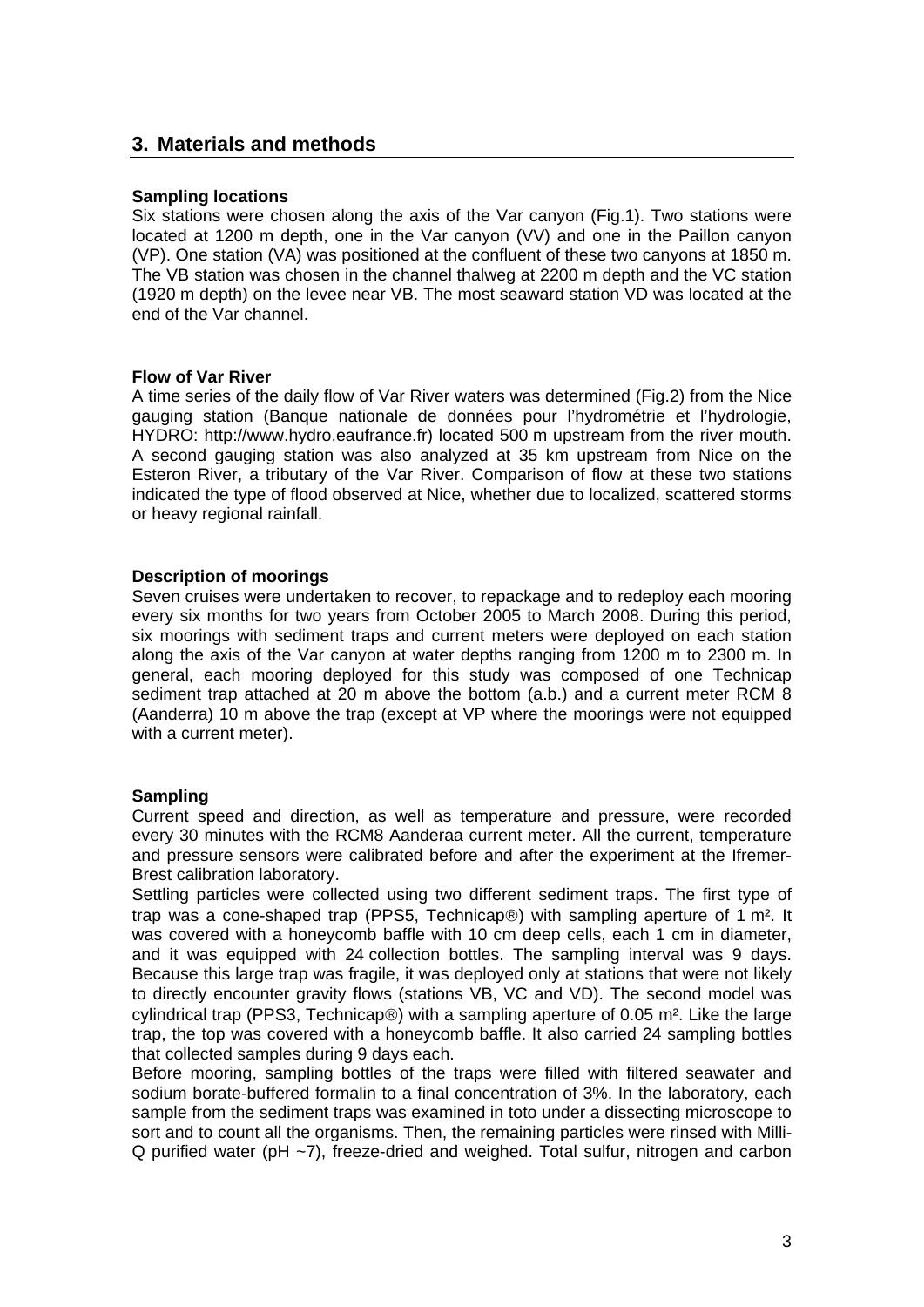were determined in duplicate using a Leco CNS-2000 auto-analyzer. Organic carbon concentration was measured with a Leco WR12 elemental analyzer after removing carbonates with a 2 N HCl solution (Weliky et al., 1983). Inorganic carbon content was calculated as the difference between total and organic carbon. Analysis of the chemical composition of particles was analyzed by wavelength-dispersive X-ray fluorescence spectrometry (Siemens SRS 303 sequential X-ray spectrometer).The routine major elements were measured on samples prepared as glass disks. Calibration curves were established using a set of international reference materials (El Maghraoui et al., 1998). Data were not rectified with NaCl dilution.

# **4. Results**

During the deployment periods, six major floods of the Var River or its tributaries were recorded (Fig. 2). In December 2005, the first measured flood induced a sudden and short current speed increase at the VV site with two peaks reaching up to 0.21 m s<sup>-1</sup>, and lasted 10 h. It was associated with current direction turning from north to southeast (145°) and temperature increase of 0.1°C (Fig. 3). At the same time, a large peak in particle flux was detected at VV (more than 120 g m<sup>-2</sup> d<sup>-1</sup>) and VA (7.8 g m<sup>-2</sup> d<sup>-1</sup>) at 20 m a.b. (Fig. 2). No signs of this event were detected at deeper stations.

During the Var flood in February 2006 (Fig. 2), we detected an increase in current velocity and particle flux along the entire canyon at all stations, including the deepest station VD.

Surprisingly, the Var flood in August 2006 (Fig. 2) did not induce either change in the direction or speed of the current and in the particle flux along the canyon. This particularity may be due to a strong, localized storm (no floods were recorded in the Var tributaries) in the city of Nice, which, owing to urbanization of land surfaces, did not drain enough terrigenous material to the sea to trigger a turbidity current in the Var canyon.

During the Var floods in September and December 2006, we observed two current peaks of 0.57 and 0.26 m s<sup>-1</sup>at VV and one of 0.27 m s<sup>-1</sup> in September at VA (during the December flood, the VA mooring was not at sea). These events were characterized by a current direction change from the north to the southeast at VV and at VA, lining up with the canyon axis. The duration was 22 h in September and 8 h in December at VV and only 3 h at VA. A focus of the current speed during these events (Fig 3) shows a complex profile at these two dates with several peaks at VV. The estimated speed of propagation, calculated from the knowledge of the exact moment of their passage at each station, was  $0.44 \text{ m s}^{-1}$  from Nice to VV and  $0.59 \text{ m s}^{-1}$  from VV to VA in September 2006 and  $0.51 \text{ m s}^1$  from Nice to VV in December 2006. A very intense particle flux was also sampled in the sediment traps at VV (600 g  $m^2$  d<sup>-1</sup>) and at VA  $(106 \text{ g m}^2 \text{ d}^1)$  in September 2006. At the same time, the flux increased at VP in the, Paillon canyon (2.4 g  $m^2 d^{-1}$ ), which is connected to a very small river that crosses the city of Nice. The concomitance of flux increases at both canyons indicates an important storm event, which injected water into the entire region. The September 2006 event was the only episode during the two years of measurement that was observed at the deep VB station with a significant increase in particle flux without a peak in current speed (Fig. 2). The repercussions of the December 2006 high rainfall were recorded at VV (550 g  $m^2$  d<sup>-1</sup>) and in the Paillon canyon at VP (9.0 g  $m^2$  d<sup>-1</sup>). Unfortunately, the mooring at VA was not at sea at this time.

The two major events recorded at VV and VA in March and May 2007 had no direct relationship with Var River activity (Fig. 2). A strong increase in velocity was recorded  $(0.37 \text{ m s}^3)$  at VA in March 2007 and lasted for 11 h. No record was obtained at VV because this mooring was lost. In May, we observed a new event that was not as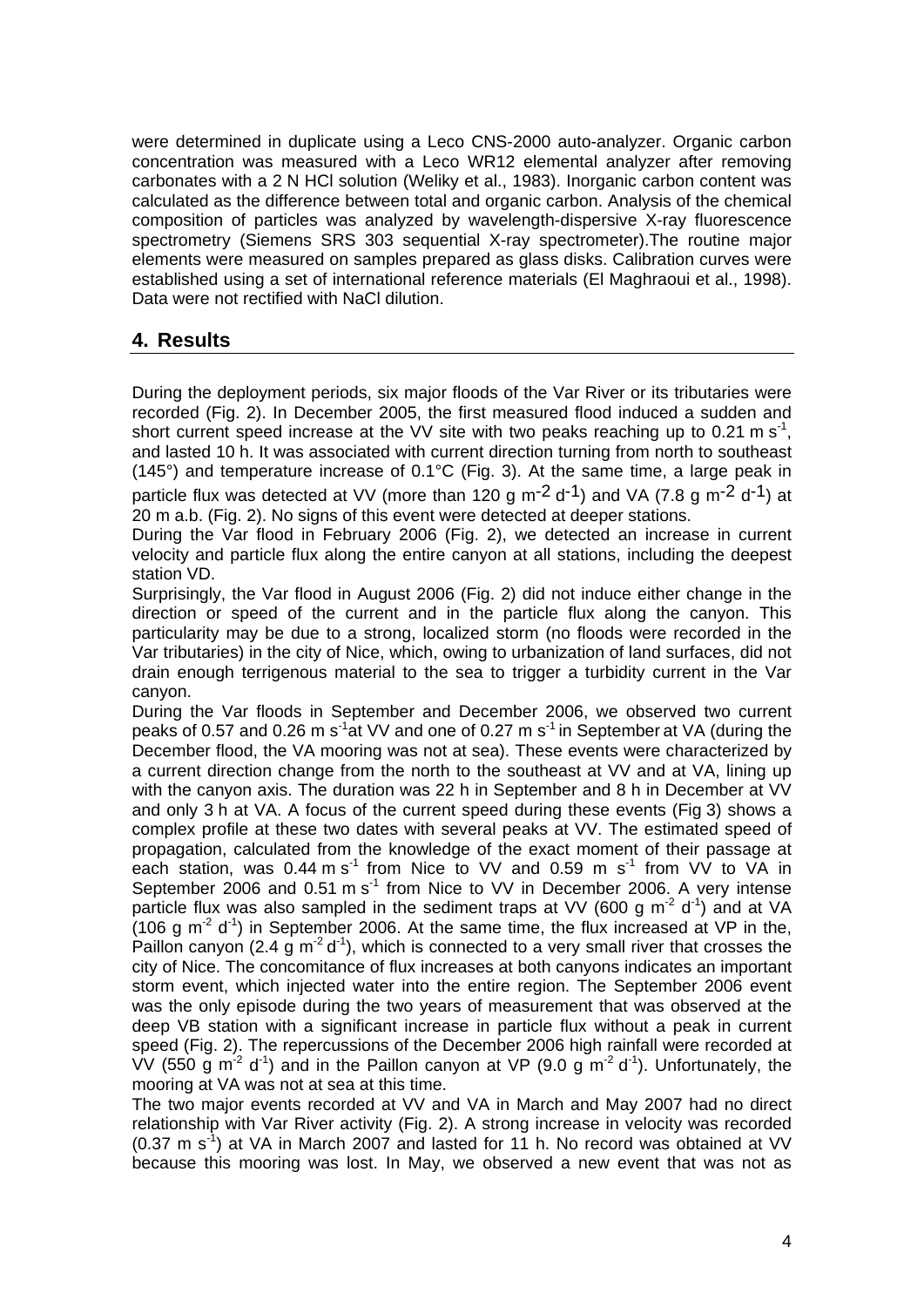strong as the previous one, with a single peak of current speed of 0.25 m s<sup>-1</sup> at VV (Fig 3) and only of 0.12 m  $s^{-1}$  at VA. The calculated velocity of the current between these two stations is 0.30 m s<sup>-1</sup>. The peaks of particulate matter at VA (87 g m<sup>-2</sup> d<sup>-1</sup>) in March 2007 at VV and VA in May 2007 (98 g  $m^2$  d<sup>-1</sup> and 10.5 g  $m^2$  d<sup>-1</sup>, respectively) were always associated with pulses of currents, but not with river floods.

The last event was recorded in January 2008 and it was triggered by the higher Var flood (480  $m^3$  s<sup>-1</sup>) observed during this study. This resulted in an increase in speed, recorded at VV (one peak at 0.65 m s<sup>-1</sup>), but the particle flux peak reached only 212 g  $m^{-2}$  d<sup>-1</sup> (Fig. 3).

Finally, the characteristics common to all the observed turbidity events can be summarized by a change in current direction, which always turned to line up with the canyon axis and was associated with one or more peaks of current speed (Fig. 3). The duration of the events varied from 8 to 22 h while temperature increased by 0.1 to 0.2°C during the gravity flow.

The particle composition sampled in the Var Canyon during the quiet periods (out of events) differed little between stations (Fig. 4) and was dominated by the lithogenic fraction (alumino-silicate and carbonate). Another special feature of particle composition was its low organic carbon concentration that varied from 1.4 to 2.3% and decreased to 0.8 % during the particle pulses. Only a few biological specimens were observed, mainly fragments of diatoms and foraminifers.

## **5. Discussion and conclusions**

Rainstorms and episodes of intense rainfall, heavy and rapid snowmelt and torrents are typical of Mediterranean meteorological conditions and constitute the main trigger of landslides in the area. The direct link between Var River floods and the presence of current peaks and particle fluxes in the deep canyon confirms the occurrence of hyperpycnal currents in the Var River-canyon system that was described and modeled by Mulder et al. (1997a). The occurrence of these gravity flows explains the sediment transport from the river mouth to the sea bottom (Mulder and Alexander, 2001). The very interesting and original feature of the Var canyon system is the high frequency of observed avalanches (six in two years). As a result, the range of settling particle fluxes measured in this study with sediment traps is very wide, both in time and in space. Total mass fluxes spanned a broad range of values, covering three orders of magnitude at the shallowest station (1200 m depth) from 0.94 to 600 g m<sup>-2</sup> d<sup>-1</sup>. Comparable observations have been made in the canyons in the northwestern Mediterranean (Puig and Palanques, 1998; Heussner et al., 2006; Martin et al., 2006). Sediment mass transport by gravity flows affects large portion of the canyon seafloor. However, the sediment trap results also indicated that the turbidity current regularly loses material along the canyon. From September 2005 to January 2008, the Var River discharged approximately 1.07 Mt of sediment to the sea during the six major floods. The sedimentation flux at the Var River mouth was calculated to be 1600 g  $m^2 d^1$ . Downward particle fluxes at 1200 m depth (VV) ranged from 0.94 to 600 g  $m^2 d^1$  and from 2.1 to 106 g m<sup>-2</sup> d<sup>-1</sup> at 1850 m (VA). This rapid decrease in sedimentation flux can be explained by the settling of large particles in the upper part of the canyon. This is consistent with the model of sedimentation flux along the Var canyon (Mulder et al., 1997b). Only a small percentage of sediment was dispersed when the slope of the canyon lessens and where it widens appreciably (Fig. 1). The gravity flow reached the seaward station VB (2200 m depth) only once: the September 2006 event was the only moment when particle flow was sufficiently concentrated and energetic (Fig. 2).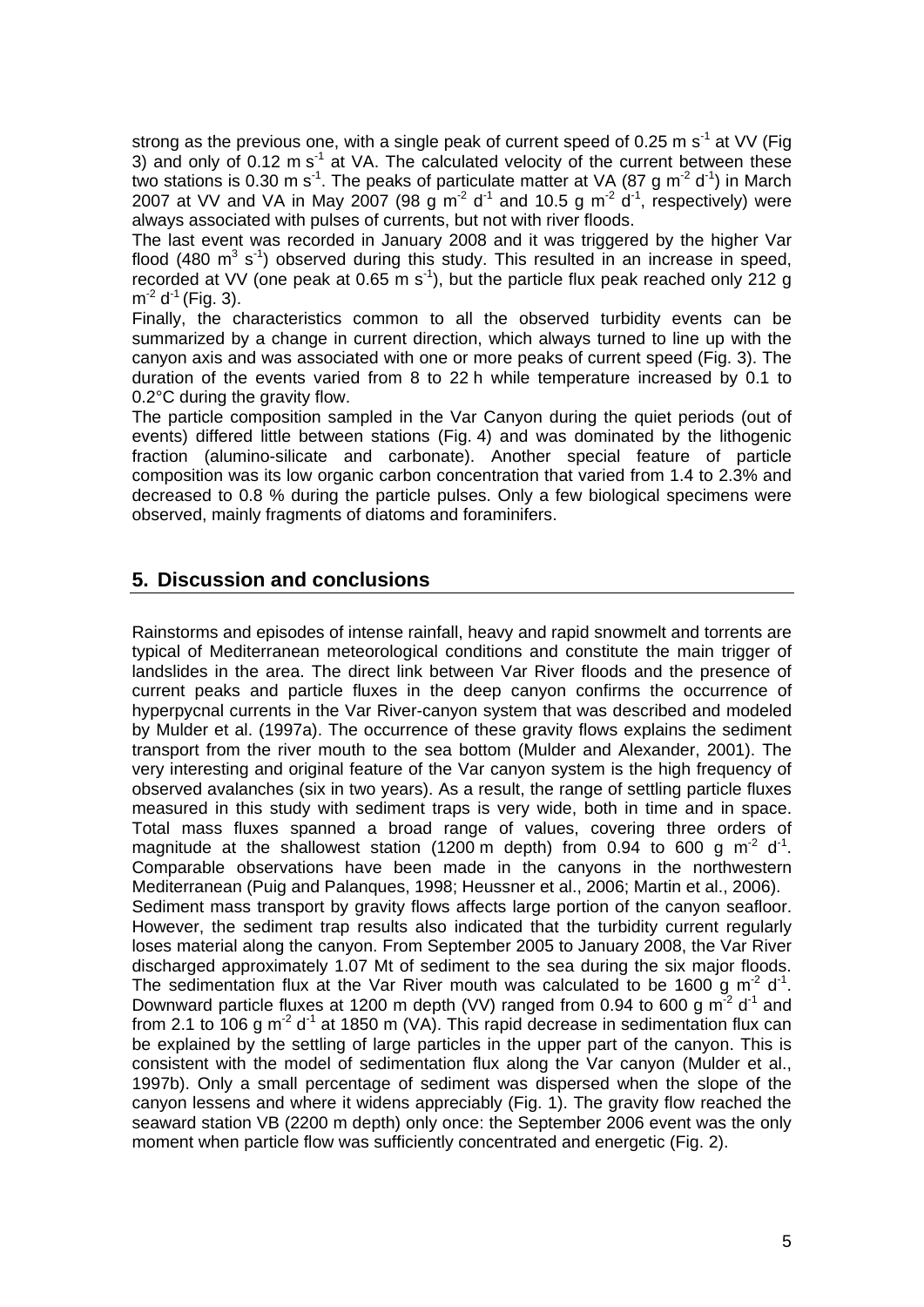The February 2006 event featured an increase of current velocity and particle flux along the entire canyon all the way to the deepest station VD (Fig.2). We did not observe any evidence that an event propagated from the landward side to the seaward side along the canyon. The current peaks lasted more than two months, ruling out the possibility of a short triggering event, such as a flood in the Var River. The season (winter) and the simultaneity of these observations at all locations indicates that this event may have been triggered by the Liguro-Provençal current ("northern current") that flows to the southwest and that dominates the hydrological regime of this area with increases in intensity in the winter (Taupier-Letage and Millot, 1986; Millot, 1987; Sammari et al., 1995), especially in the deepest stations VB, VC and VD. During this period, the main direction of the current peaks was indeed essentially flowing from northeast to southwest, perpendicular to the canyon axis, which is the main direction of the Liguro-Provençal current. The increase in particle flux during these two months could be mainly due to sediment resuspension resulting from the increase in intensity of this current and not from a Var flood.

During the events, particle fluxes sampled in the canyon were not enriched by the same elements (Fig. 4) in the shallowest (VV and VA) and deepest stations (VB, VC and VD). Element composition depends on the origin of the sediment carried in the gravity flow. Flash floods in the Var River are generated by violent storms during spring or autumn and erode the calcareous Mercantour mountain range (French Alps) (Anthony and Julian, 1999), giving fine, dense suspended particles (Mulder et al., 2003). Floods typically transport material enriched in limestone, such as the particles carried by the submarine avalanches at the shallowest stations. In contrast, the peaks of particle flux at the seaward stations were distinguished by material enriched with silicate and aluminum due to the increase in resuspension of local, near-bottom sediment that was triggered by the intensification of the Liguro-Provencal current. The end result is the dilution of organic carbon in the particulate matter either by terrigenous (shallow stations) and/or resuspended (deep stations) material inside the canyon (Martin et al., 2006).

Beyond sediment transport, gravity flows control the carbon input along the canyon and, consequently, the impact on the deep-sea ecosystems. During the heaviest floods, we calculated that  $15 \text{ g m}^2$  d<sup>-1</sup> of particulate organic carbon (POC) was produced by the Var River discharge at its mouth. The POC flux was 1 to 3 g  $m^2 d^1$  at 1200 m depth and 0.1 to 0.9 g  $m^2 d^1$  at 1850 m depth. Although these flux values are lower than those obtained by the dense cascading transport system in the Gulf of Lions (Canals et al., 2006), the high frequencies of the hyperpycnal currents in the Var canyon plays an important role driving the downslope movement of carbon to the deep sea.

The in situ observations of sediment gravity flow described in this study are particular because they reveal the existence of very rapid, intense and numerous avalanches in the deep canyon triggered by the floods of a river. Our investigation confirms that the rapid formation of hyperpycnal currents (Warrick et al., 2008) can also occur in small river systems (Wheatcroft, 2000), and can be an important element of sediment mass balance in the ocean.. Collectively, small rivers in southern Europe discharge more than 140 Mt of sediment (Milliman and Syvitski, 1992), the Var River not included in this budget. If our results are representative of submarine canyons which are directly connected to a small river, then the sum of these inputs to the deep oceans would need to be revised significantly upward in global-scale biogeochemical fluxes.

Several questions remain. How will gravity flow influence the deep-sea sedimentation in the future? To what extent are hyperpycnal currents related to climate change (storm and flooding events, as well as changes in humidity)? Will the occurrence of these currents increase with variation in precipitation intensities? The collateral consequence will be an increase in anthropogenic impacts due to urban waste, such as debris and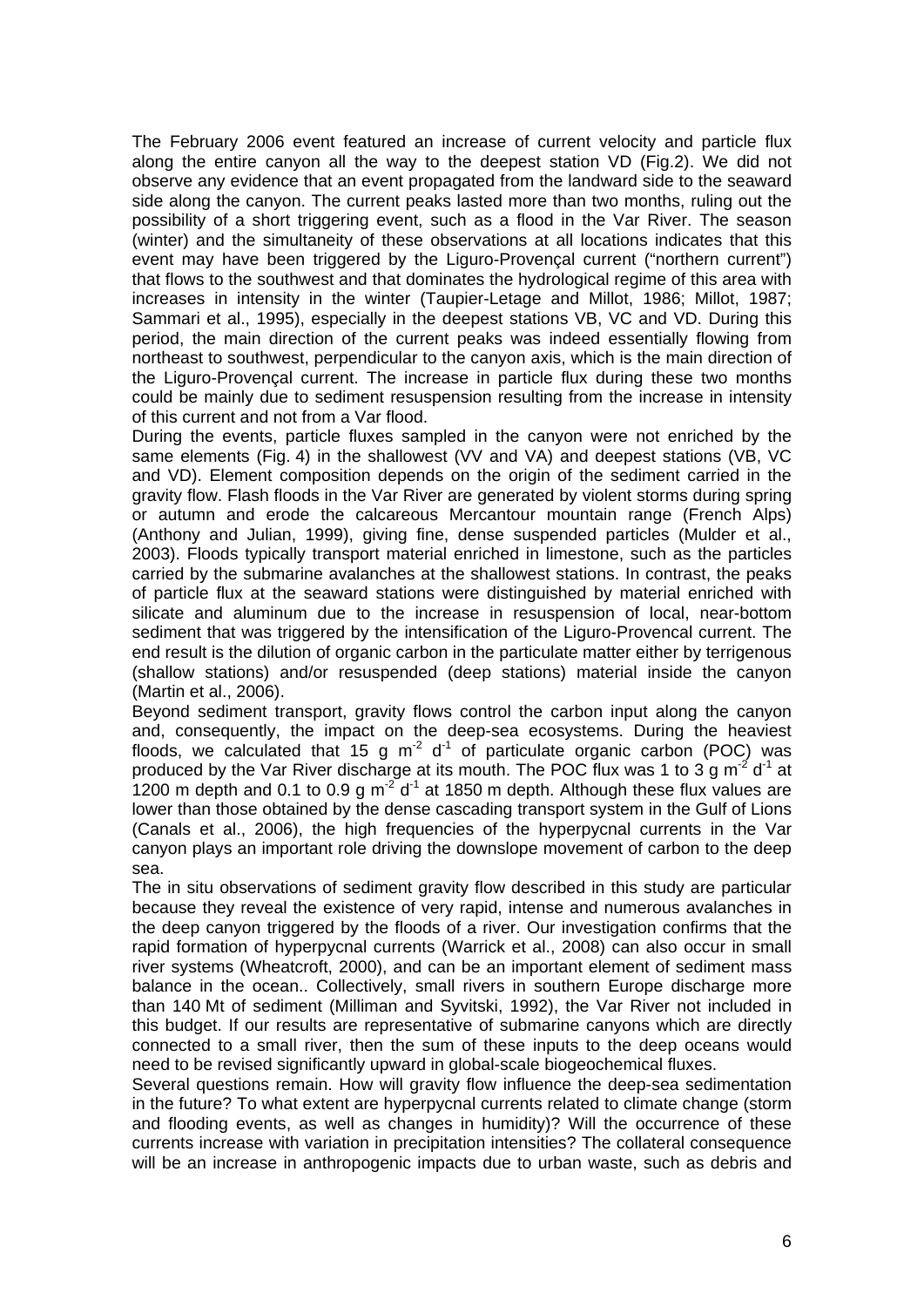garbage, that will be observed in even greater quantities in the deep canyon (Fig. 5). Finally, any changes in sediment transport patterns could affect the biodiversity in the deep-sea ecosystem, where survival rates are directly linked to continental inputs.

### **Acknowledgements**

This paper is dedicated to Bruno Savoye who died unexpectedly in 2008. He held vast knowledge on the Var submarine canyon and he was our mainstay, providing support and encouragement, during the Envar-Hermes program.

This research was supported by the HERMES project, EC contract n° GOCE-CT-2005-511234, funded by the European Commission Sixth Framework Programme: thematic priority "Sustainable Development, Global Change and Ecosystems". This publication reflects only the views of the authors and the EC is not liable for any use that may be made of the information contained therein. We thank the captains and crews of the R/V Europe, R/V Suroit, R/V Tethys II and R/V Pourquoi Pas?. The scientific and technical staff participating in the Ifremer-Envar program is warmly acknowledged.

### **References**

Albérola, C., Millot, C. and Font, J., 1995. On the seasonal and mesoscale variabilities of the Northern Current during the PRIMO-0 experiment in the Western Mediterranean Sea. Oceanol. Acta, 18, 163-192.

Anthony, E.J. and Julian, M., 1999. Source-to-sink sediment transfers, environmental engineering and hazard mitigation in the steep Var River catchment, French Riviera, southeastern France. Geomorphology, 31, 337-354.

Canals, M., Puig, P., Durrieu de Madron, X., Heussner, S., Palanques, A., Fabres, J., (2006) Flushing submarine canyons. Nature, 444, 354-357.

de Stigter, H.C., Boer, W., de Jesus Mendes, P.A., Jesus, C.C., Thomsen, L., van den Bergh, G.D., van Weering, T.C.E., 2007. Recent sediment transport and deposition in the Nazaré Canyon, Portuguese continental margin. Mar Geol., 246, 144-164.

El Maghraoui, M., Joron, J.-L., Etoubleau, J., Cambon, P. and Treuil, M., 1998. Determination of forty four major and trace elements in GPMA magmatic rock reference materials using X-ray fluorescence spectrometry (XRF) and instrumental neutron activation analysis (INAA). Geostandards Newslett., 23, 59-68.

Gennesseaux, M., Guibout, P. and Lacombe, H., 1971. Enregistrement de courants de turbidité dans la vallée sous-marine du Var (Alpes-Maritimes). C. R. Acad. Sci. Paris, 273, 2456-2459.

Gennesseaux, M., Mauffret, A. and Pautot, G., 1980. Les glissement sous-marins de la pente continentale niçoise et la rupture de câbles en mer Ligure (Méditerranée occidentale). C. R. Acad. Sci. Paris, 290, 959-963.

Heezen, B.C., Menzies, R.J., Schneider, E.D., Ewing, W.M. and Granelli, N.C.L., 1964. Congo submarine Canyon. AAPG Bull., 48, 1126-1149.

Heussner, S., Durrieu de Madron, X., Calafat, A., Canals, M., Carbonne, J., Delsaut, N., Saragoni, G., 2006. Spatial and temporal variability of downward particle fluxes on a continental slope: Lessons from an 8-yr experiment in the Gulf of Lions (NW Mediterranean). Mar. Geol., 234, 69-92.

Khripounoff, A., Vangriesheim, A., Babonneau, N., Crassous, P., Dennielou, B., Savoye, B., 2003. Direct observation of intense turbidity current activity in the Zaire submarine valley at 4000m water depth. Mar. Geol., 194, 151-158.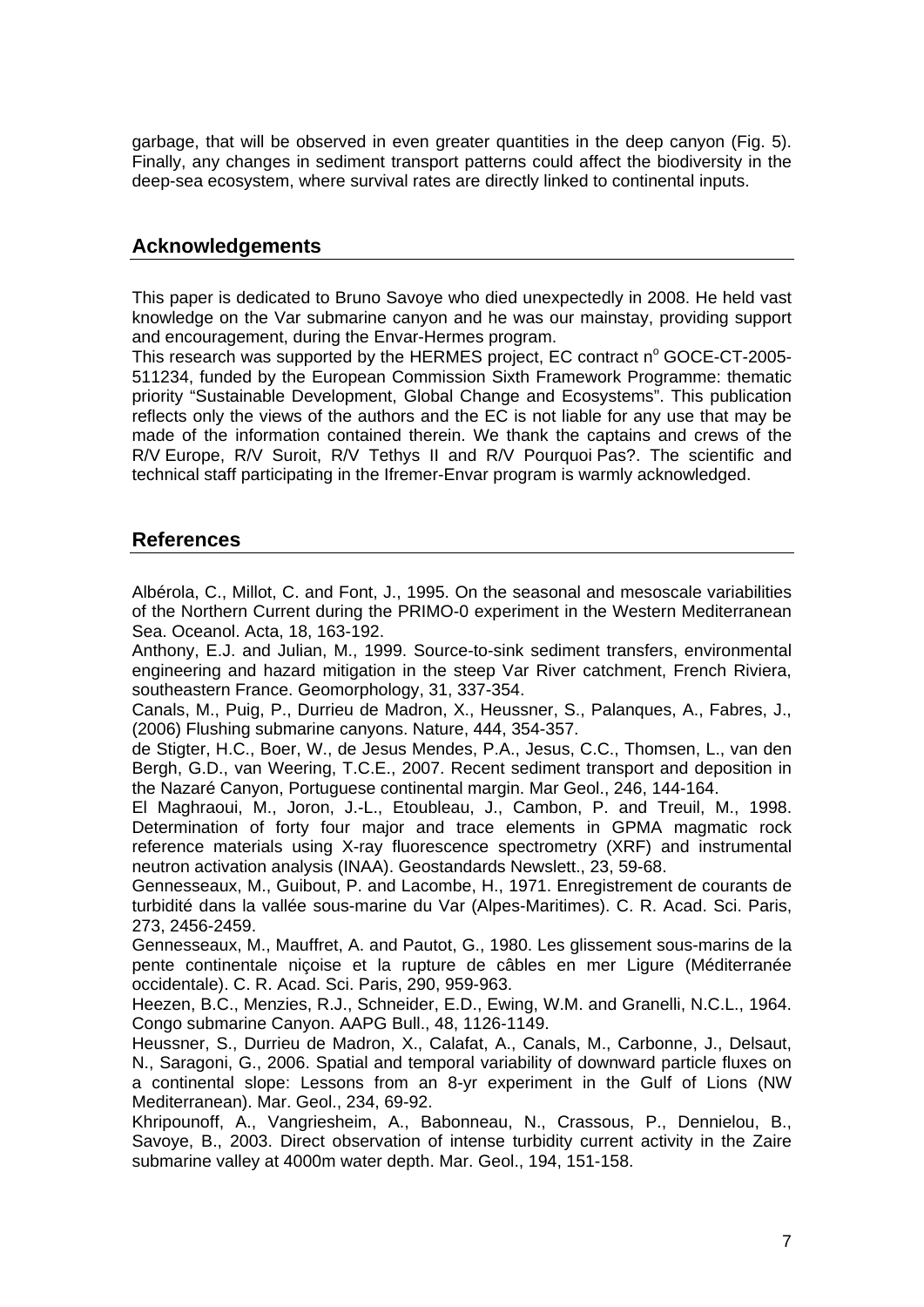Klaucke, I., Savoye, B. and Cochonat, P., 2000. Patterns and processes of sediment dispersal on the continental slope off Nice, SE France. Mar. Geol., 162, 405-422.

Martin, J., Palanques, A. and Puig, P., 2006. Composition and variability of downward particulate matter fluxes in the Palamos submarine canyon (NW Mediterranean). J. Mar. Syst., 60, 75-97.

Milliman, J.D. and Syvitski, J.P.M., 1992. Geomorphic/tectonic control of sediment discharge to the ocean: the importance of small mountainous rivers. J. Geol, 100, 525- 544.

Millot, C., 1987. The structure of mesoscale phenomena in the Ligurian Sea inferred from the DYOME experiment. Annales Geophysicae 5B (1), 21-30

Mulder, T. and Alexander, J., 2001. The physical character of subaqueous sedimentary density flows and their deposits. Sedimentology, 48, 269-299.

Mulder, T., Savoye, B. and Syvitski, J.P.M., 1997a. Numerical modelling of a mid-sized gravity flow: the 1979 Nice turbidity current (dynamics, processes, sediment budget and seafloor impact. Sedimentology, 40, 475-512.

Mulder, T., Savoye, B., Syvitski, J.P.M. and Parize, O., 1997b. Des courants hyperpycnaux dans la tête du canyon du Var. Données hydrologiques et observations de terrain. Oceanol. Acta, 20, 607-626.

Mulder, T., Syvitski, J.P.M., Migeon, S., Faugères, J.-C. and Savoye, B., 2003. Marine hyperpycnal flows: initiation behavior and related deposits. A review. Mar. Petrl. Geol., 20, 861-882.

Palanques, A., M. El Khatab, P. Puig, P. Masqué, J. A. Sanchez-Cabeza, and E. Isla. 2005. Downward particle fluxes in the Guadiaro submarine canyon depositional system (north-western Alboran Sea), a river flood dominated system. Mar. Geol., 220: 23-40.

Palanques, A., Durrieu de Madron, X., Puig, P., Fabres, J., Guillen, J., Calafat, A., Canals, M., Heussner, S., Bonnin, J., 2006a. Suspended sediment fluxes and transport processes in the Gulf of Lions submarine canyons. The role of storms and dense water cascading. Mar. Geol., 234, 43-61.

Palanques, A., J. Martín, P. Puig, J. Guillén, B. Company, and F. Sardà. 2006b. Evidence of sediment gravity flows induced by trawling in the Palamós (Fonera) submarine canyon (northwestern Mediterranean). Deep-Sea Res. 1, 53, 201-214.

Paull, C.K., Ussler III, W., Greene, H.G., Keaten, R., Mitts, P., Barry, J., 2003. Caught in the act: The 20 December 2001 gravity flow event in Monterey Canyon. Geo-Mar. Lett., 22, 227-232.

Piper, D.J.W. and Savoye, B., 1993. Processes of late Quaternary turbidity current flow and deposition on the Var deep-sea fan, north-west Mediterranean Sea. Sedimentology, 40, 557-582.

Puig, P. and Palanques, A. 1998 Temporal variability and composition of settling particle fluxes on the Barcelona continental margin, Northwestern Mediterranean. J. Marine Res., 56, 639-654

Puig, P., Ogston, A.S., Mullenbach, B.L., Nittrouer, C.A. and Sternberg, R.W., 2003. Shelf-to-canyon sediment-transport processes on the Eel continental margin (northern California). Mar. Geol., 193, 129-149.

Sammari, C., Millot, C. and Prieur, L., 1995. Aspects of the seasonal and mesoscale variabilities of the Northern Current in the Western Mediterranean Sea inferred from the PROLIG-2 and PROS-6 experiments. Deep-Sea Res. 1, 42, 893-917.

Taupier-Letage, I., Millot, C., 1986. General hydrodynamical features in the Ligurian Sea inferred from the DYOME experiment. Oceanologica Acta 9 (2), 119-131.

Warrick, J.A., Xu, J.P., Noble, M.A. and Lee, H.J., 2008. Rapid formation of hyperpycnal sediment gravity currents offshore of semi-arid California river. Cont. Shelf Res., 28, 991-1009.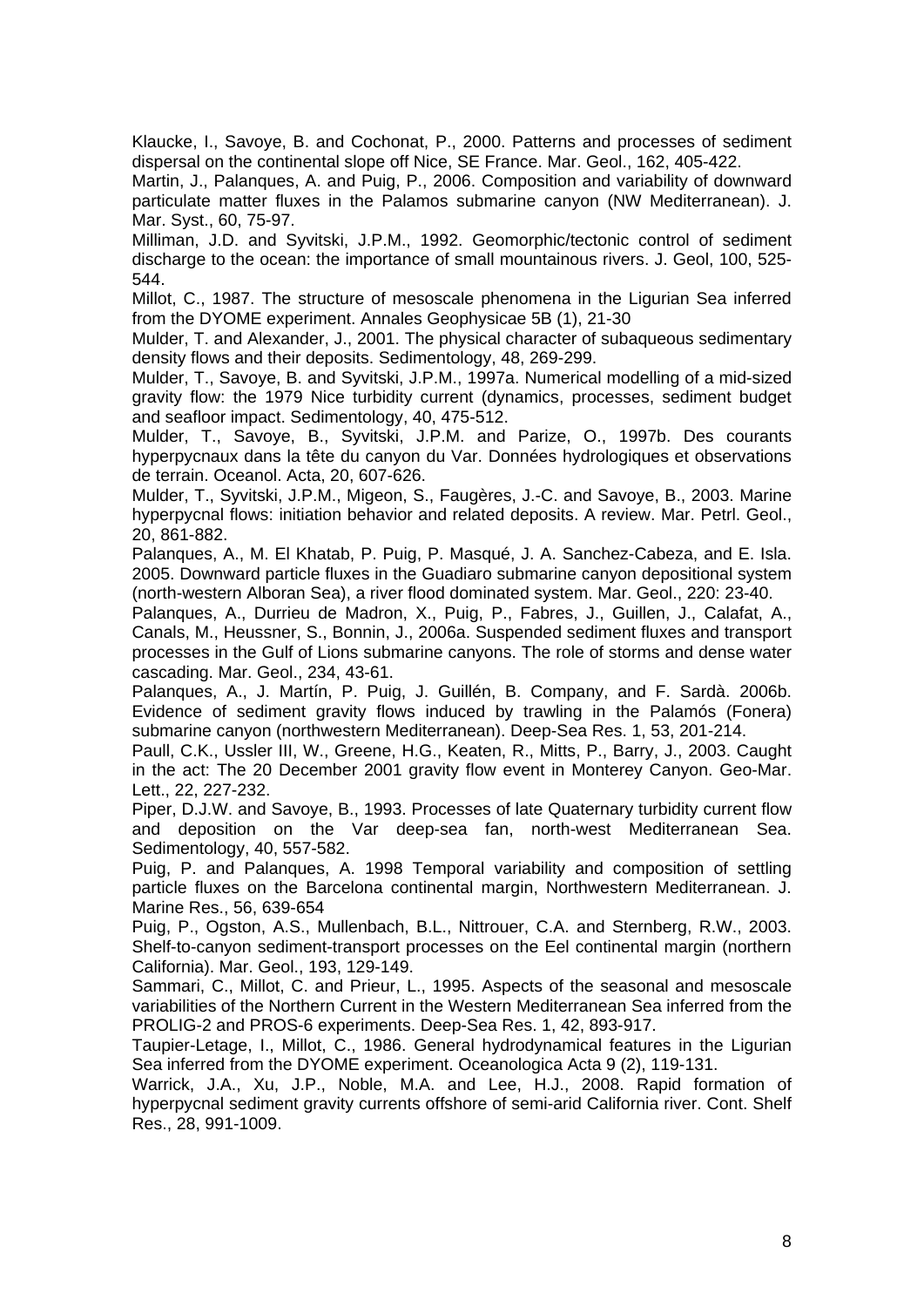Weliky, K., Suess, E., Ungere, C., Muller, P. and Fischer, K., 1983. Problems with accurate carbon measurements in marine sediments and water column particulates: a new approach. Limnol. Oceanogr., 28, 1252-1259.

Wheatcroft, R.A., 2000. Oceanic flood sedimentation: a new perspective. Cont. Shelf Res., 20, 2059-2066.

Xu, J.P., Noble, M.A. and Rosenfeld, L.K., 2004. In-situ measurements of velocity structure within turbidity currents. Geophys. Res. Lett., 31, L09311.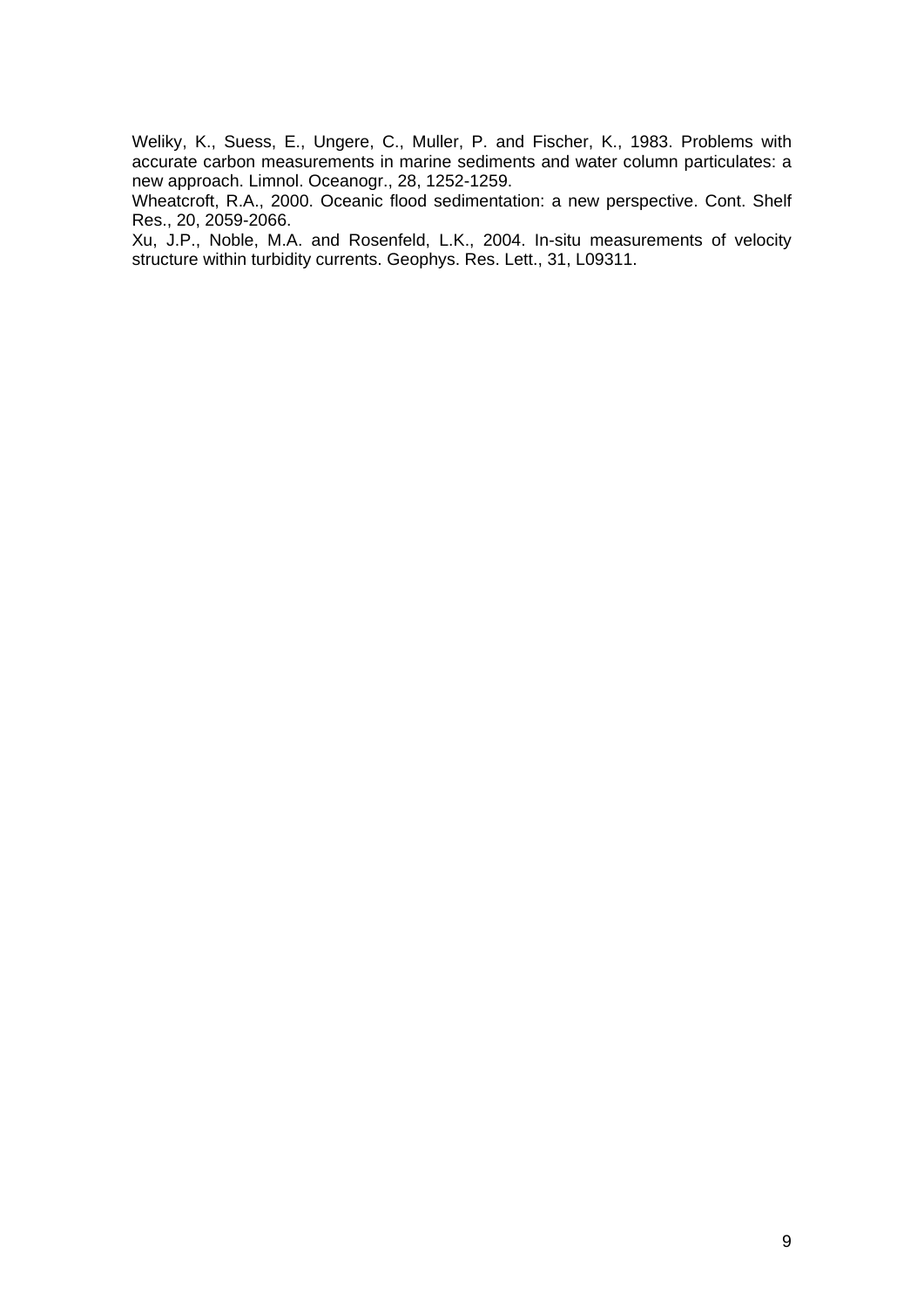Figure caption

**Fig. 1**: Bathymetric map of the Var canyon showing the locations of the studied stations.

**Fig. 2**: Daily Var flow, total particle flux and current speed measured from September 2005 to

January 2008 at each station along the Var submarine canyon.

**Fig 3**: Focus on the current speed (black line), temperature and current direction (grey line) during the turbidity events, 1200 m water depth (VV station).

**Fig 4**: Elemental composition of particle flux out and during the turbidity events (peak).

**Fig. 5**: Human impact in the deep sea: plastic rubbish at the bottom of the Var Canyon, 2200 m water depth (VB station).



Fig1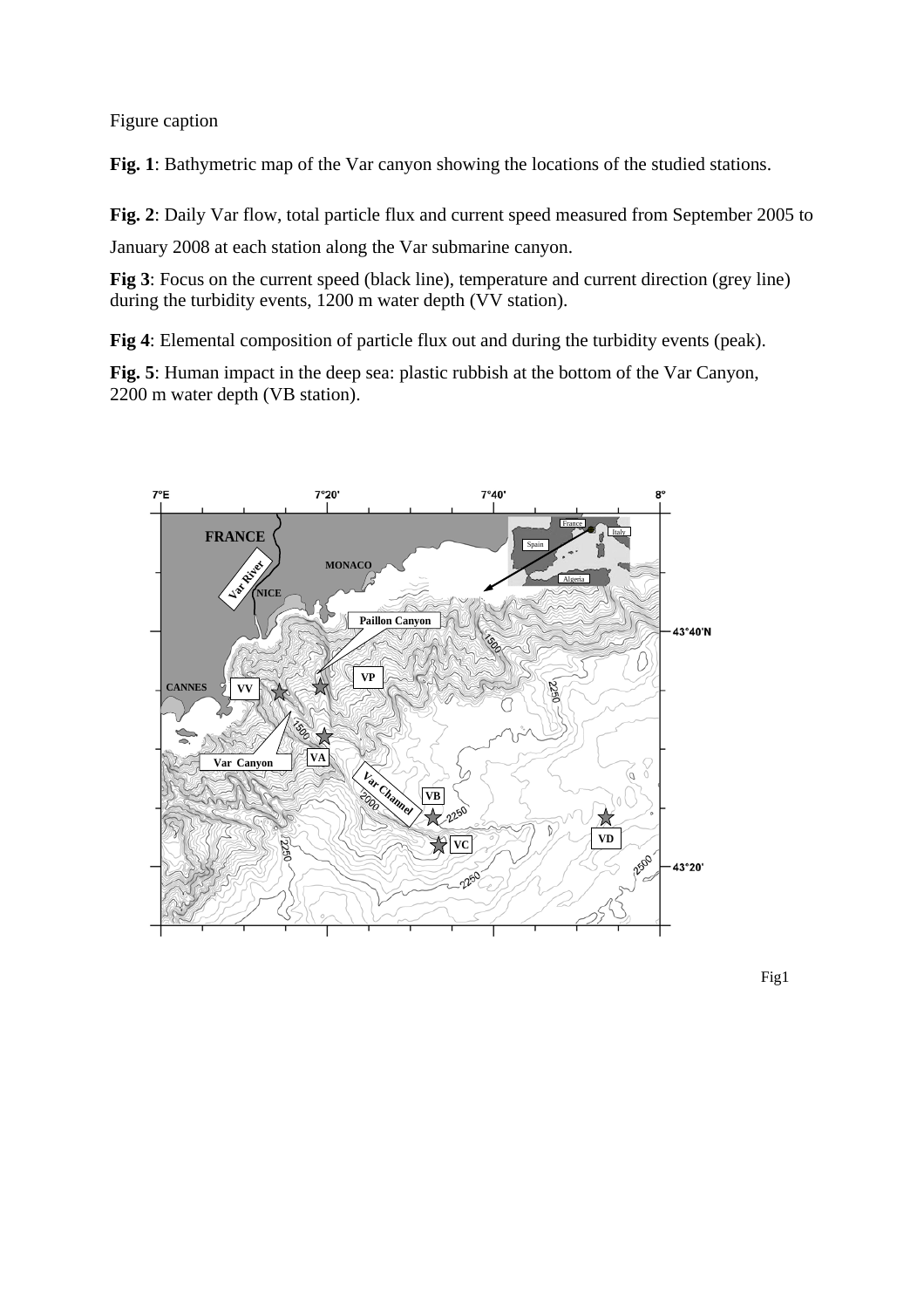

Fig2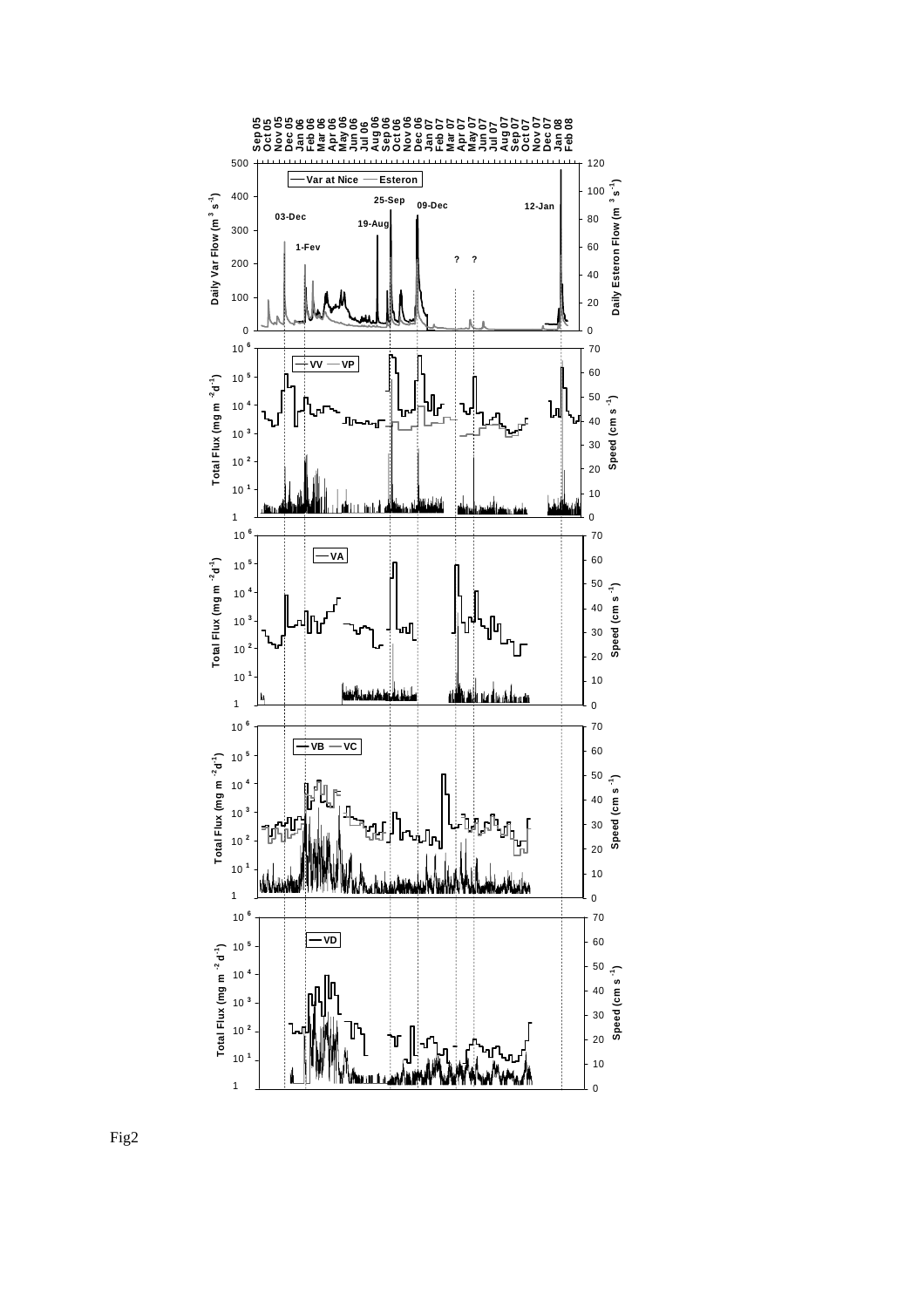